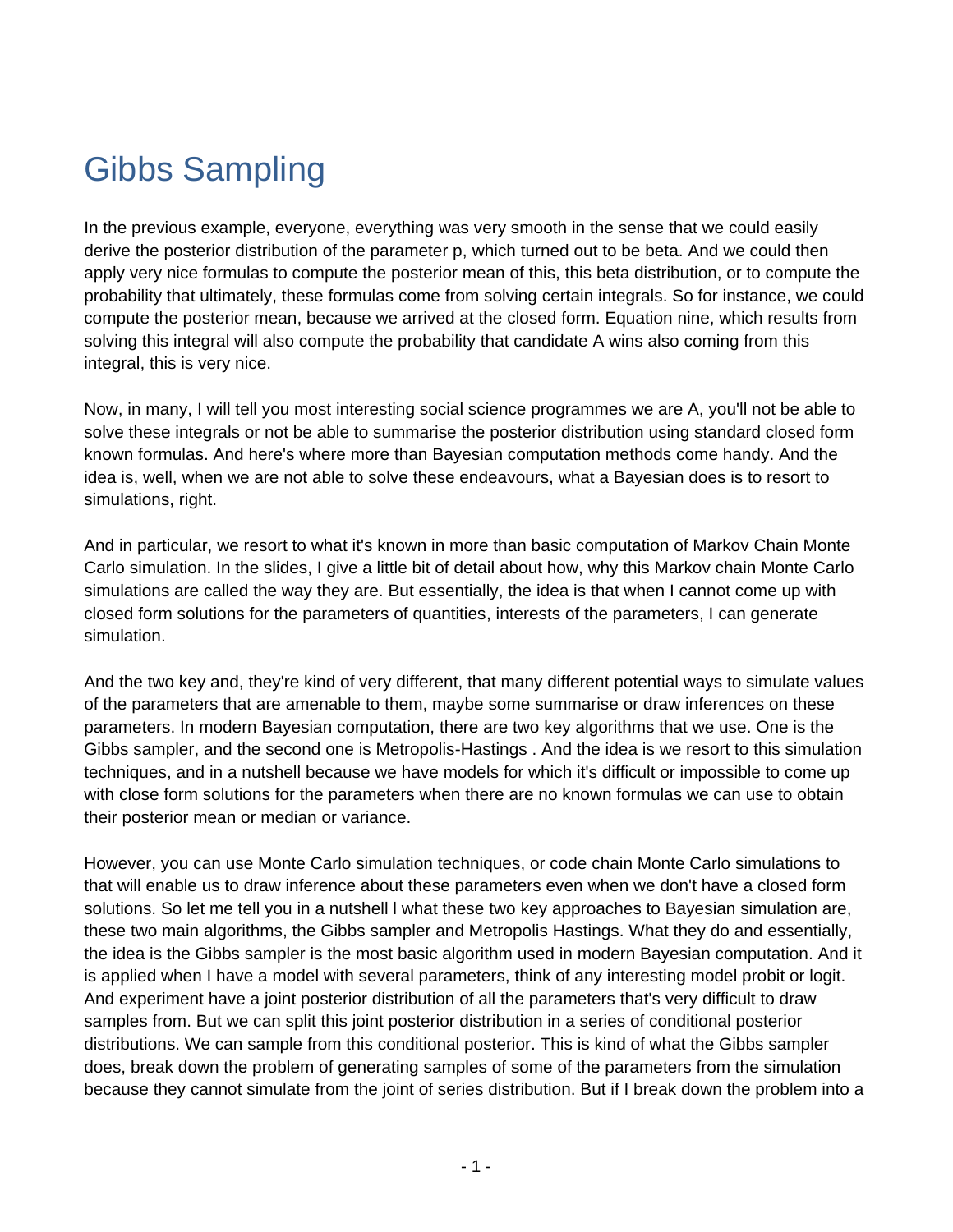series of conditional distributions, I may then be able to simulate.The metropolis Hastings algorithm is a generalisation of the game sample that we are going to apply when even these approaches of breaking down the joint posterior distribution of the parameters into a series of simple conditional distribution doesn't.

So, let me illustrate each of these two key or main bayesian algorhithms during the basics of modern Bayesian computing, as I said to both to have a vector of parameters big theta and with the theta they have k parameters. So, suppose that the joint posterior distribution of the parameters has a very complicated form then there's no closed form solution for these parameters and I cannot even simulate from this through distribution however, I can break down the problem or split the joint posterior distribution into a series of conditionals. So, I can suppose, the conditional distribution of theta one given the rest of the parameters is something I can recognise. The same for a conditional distribution of the second parameter given all the other parameters under the data of course, and the same for the conditional posterior distribution of theta k given theta one theta two, if this each of these conditions are recognisable, or in other ways I can generate samples from these parameters from the from these distributions, there is a version of the law of large numbers, which I go into a little bit more detail in the slides, that tells me well, if this works, if I can break down this problem into a series of conditional distributions, I can sample from each of them and then I can approximate the joint distribution of all the parameters.

So, essentially, what I what the Gibbs sampler does is starting from some initial value of the parameters. If it had a problem with many parameters, I break down this joint posterior distribution from all the parameters into a series of conditional distributions, each of which is recognisable meaning, I can sample generally draws from each of this conditional and if I repeatedly sample from each of these conditional distributions, I will approximate the stationary distribution of the parameters, the equilibrium distribution of the parameters.

Let me give an example in practice. So, suppose to have simple random sample from a normal distribution, where I do not know the mean, and the variance sigma square of this distribution. And the goal of this exercise is to estimate mu and sigma squared, or to be Bayesian to derive the posterior theory, distribution of mu and sigma. And again, in this exercise I'm going to show you today, they can matter, mantra, the posterior is proportional to the likelihood times the prior.

Right. So, this is what equation 18 the posterior distribution of mu and sigma squared, even the data is proportional to the posterior distribution of the data times the prior distribution of the parameters. Okay, so, again, we're going to go through the four steps of Bayesian inference, but applied to these exercises.

Since we said that, we have a sample taken from an old distribution, the sampling distribution of the data is given by equation 19. So, the posterior distribution of the parameters is going to be like says, like, you can see in equation 20 a normal likelihood times the prior distribution of the parameters.

The second step, any bayesian analysis is coming up with the priors for the parameters, mu and sigma. I could generate a joint prior. So essentially generating prior distribution it's together for mu and sigma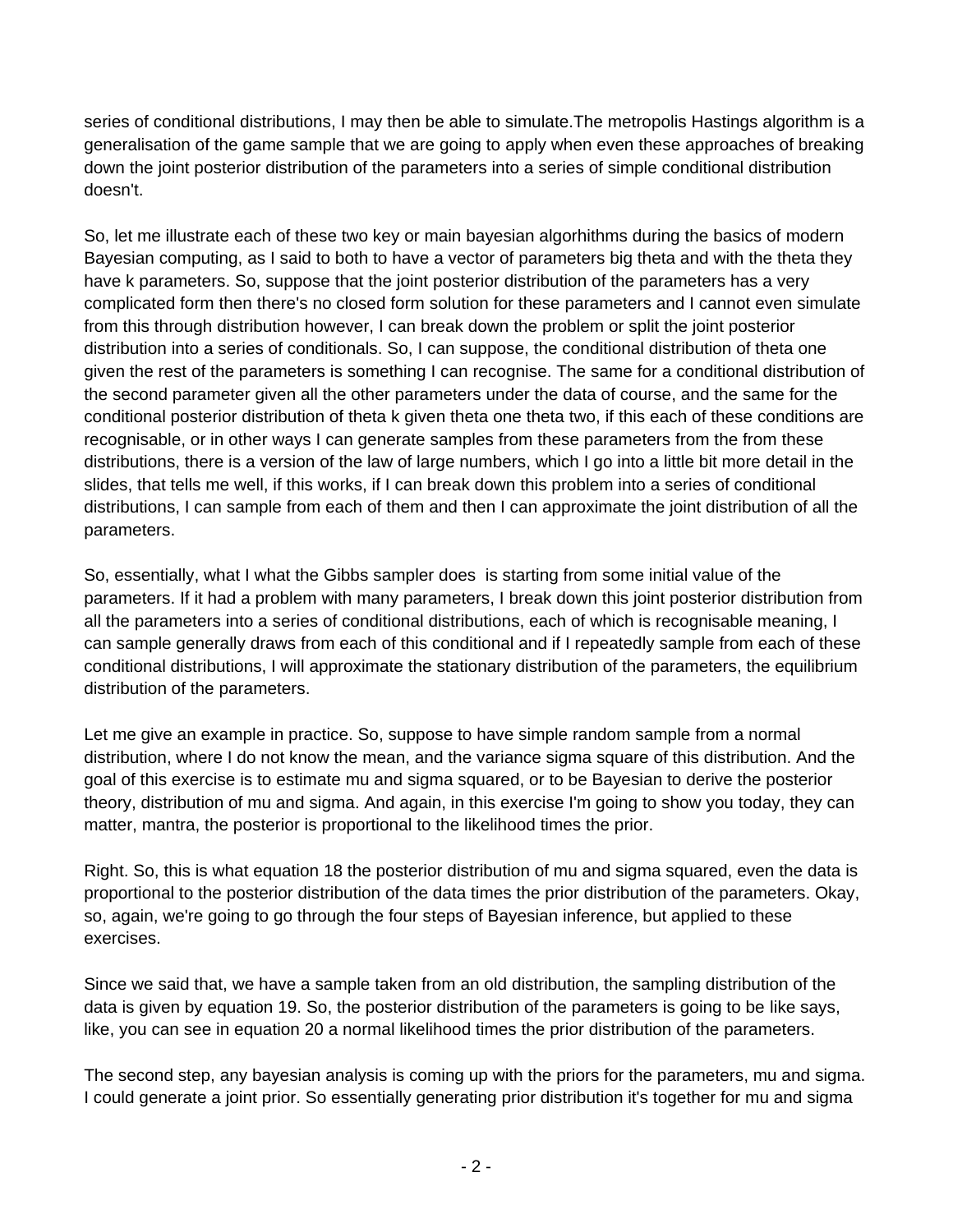square. It is here typically, though, to use different priors for different sets of parameters in this case, to specify a prior for mu and a different prior for sigma square. So, we can choose what we mentioned when we called conjugate priors, priors such that the posteriors are going to be of the same family as in distribution many proiors. So, turns out that for the mean of a normal distribution, the conjugate priors are normal, for the variance of a normal distribution, the conjugate prior is the inverse gamma distribution, okay. So, point is, once I have that, once I choose a normal prior from you and an inverse gamma, like the one we see in equation 23 for sigma square, I can then move on to Step three, which is deriving the posterior distribution of the parameters.

Okay, so, let's say that I have the data, likelihood, I have the prior for mu have the prior for sigma square and applying the Bayesian mantra posterior proportional to data times priors, I arrived at equation 24. The problem there is that equation 24 has, is not something I can recognise . It's an equation that doesn't have a very clear cut or close form solution. So in other ways, I cannot analytically solve this equation, it's also impossible to simulate from this equation. And this is however, when the Gibbs sampler comes in handy, because what does the Gibbs sampler do?

Well, we said, break down this problem of deriving the joint posterior distribution of the parameters into a series of conditional distribution. And our way of saying it in this example is, when I want to derive the conditional posterior distribution of mu, let's take sigma squared the other parameter as a constant, and when I want to derive the posterior distribution of sigma square, I will take mu as constant and then I just repeatedly sample from these conditional distributions. By doing so, I approximate their joint posterior distribution. So, to derive their conditional posterior distribution of mu what I do is take sigma square, I have two parameters in this exercise. So, this is a special example of the equation. The more general formulation of the Gibbs sampler has k parameters, in this particular case I have two parameters mu and sigma squared, and what I do is either add the conditional distribution of mu taking sigma square scaling. So, in other words, take any term in this joint posterior distribution, that doesn't depend on mu as a constant.

Essentially, I can forget for a moment about all the terms that do not depend on mu and with a little bit of algebra, I arrived at the fact that again, this is the slides go into much more detail about this, but the point is, if I take say sigma square constant, when I derived the posterior distribution of mu, I know a little bit of algebra, when I arrived at his equation like 26, where the conditional posterior distribution mu resembles a normal distribution. Equation 26 looks like the kernel of a normal distribution with certain mean certain words right.

Is that normal will mean given any in equation 28 and variables given by equation 29 and this, I know how to generate values from a normal, I have, I know how to compute means banishment normally I can simulate very easily in R using the command rnorm to generate values from a normal distribution.

Similarly, when either the conditional posterior distribution of sigma square, I treat all the terms that do not depend on sigma square as constant, and, again doing a little bit of algebra, but i arrived is at question 31 one which is the kernel of an inverse gamma distribution. Again I do know how to generate samples from an inverse gamma using a command such as rgamma in r. The point is that starting from a joint posterior distribution that was very complicated, let me go back and show you this was the joint